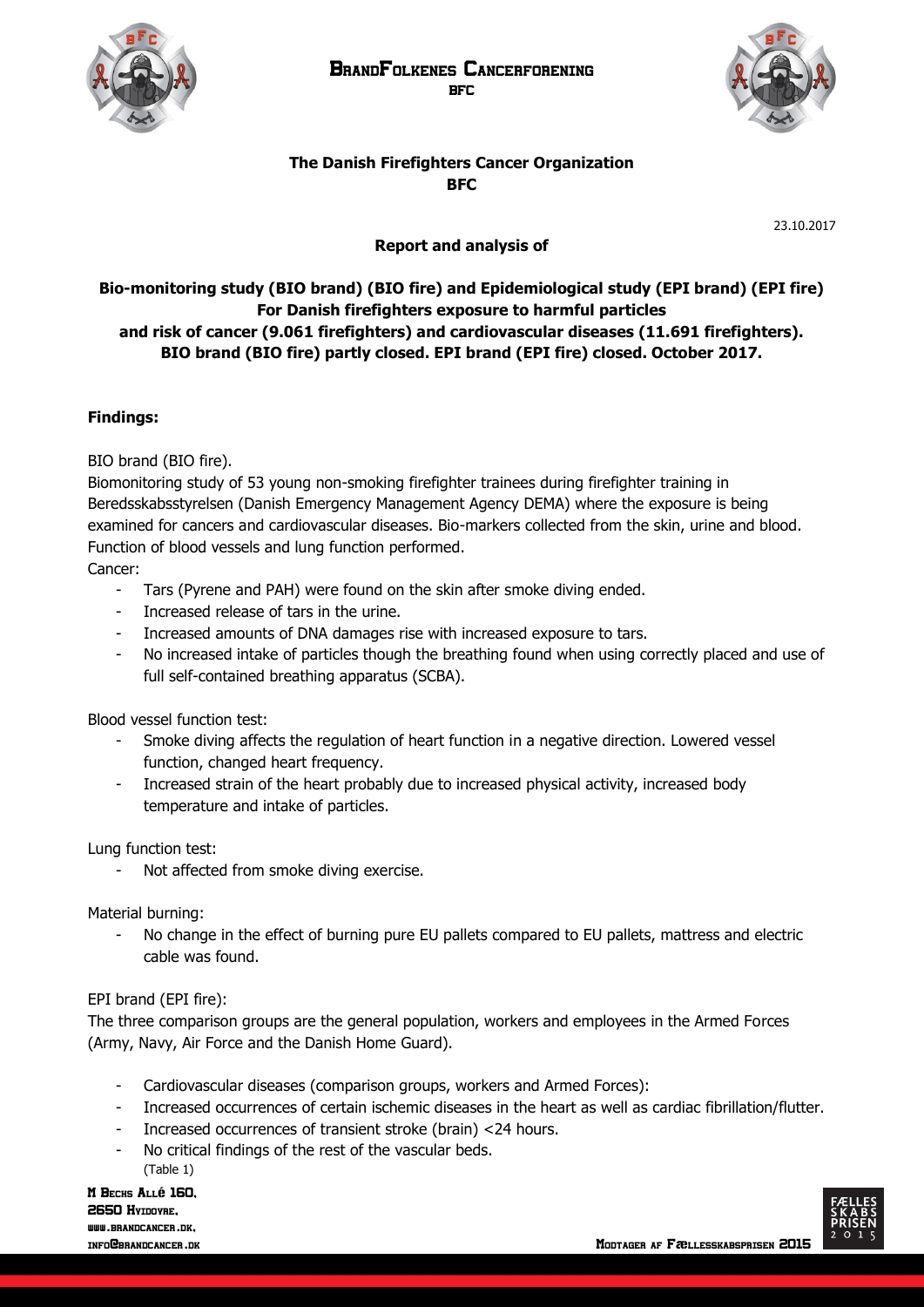

## BrandFolkenes Cancerforening **BFC**



Table 1.

Cardiovascular diseases among 11.961 firefighters in Denmark compared to samples from workers and employees of the Armed Forces (Army, Navy, Air Force and the Danish Home Guard).

|                                         |                      | Workers    |               | The Armed Forces |               |
|-----------------------------------------|----------------------|------------|---------------|------------------|---------------|
| <b>Cardiovascular</b><br>outcomes       | No. of<br>occurences | <b>SIR</b> | 95% CI        | <b>SIR</b>       | 95% CI        |
| <b>Other blood vessels</b>              |                      |            |               |                  |               |
| Atherosclerosis                         | 178                  | 1,02       | $0,88 - 1,18$ | 1,12             | $0,96 - 1,29$ |
| Blood clot in<br>pulmonary artery       | 30                   | 0,83       | $0,58 - 1,19$ | 0,85             | $0,59 - 1,21$ |
| The brain                               |                      |            |               |                  |               |
| <b>Stroke</b>                           | 369                  | 0,95       | $0,86 - 1,05$ | 0,99             | $0,90 - 1,10$ |
| Transient<br>stroke (<24 hours)         | 188                  | 1,12       | $0.97 - 1.30$ | 1,10             | $0,95 - 1,26$ |
| The heart                               |                      |            |               |                  |               |
| Angina pectoris                         | 815                  | 1,16       | $1,08 - 1,24$ | 1,08             | $0,87 - 1,32$ |
| Heart attack                            | 550                  | 1,16       | $1,06 - 1,26$ | 1,22             | $1,12-1,32$   |
| Chronic ischemic heart<br>disease       | 652                  | 1,15       | $1,06 - 1,24$ | 1,22             | $1,13 - 1,31$ |
| Cardiac<br>fibrillation/flutter         | 504                  | 1,25       | $1,14-1,36$   | 1,08             | $0.99 - 1.18$ |
| <b>Heart failure</b>                    | 354                  | 1,01       | $0,91 - 1,12$ | 1,15             | $1,04 - 1,28$ |
| Cardiac arrest                          | 89                   | 0,98       | $0,80 - 1,21$ | 1,08             | $0,87 - 1,32$ |
| All cardiovascular<br>diseases in total | 1.839                | 1,10       | $1,05 - 1,15$ | 1,02             | $1.00 - 1.07$ |

Cancer diseases:

(Comparison group, the general population):

- Increased occurrences of a number of types of cancer compared to the general population.
- Cancer types under SIR 1,00 are calculated as firefighters' general better health condition and is labeled as Healthy Workers Effect or HWE.

(Table 2)

| Type of cancer                                                        | SIR                                                                   | No. of<br>occurences        | 95% CI SIR                                                                      | Excess risk      |
|-----------------------------------------------------------------------|-----------------------------------------------------------------------|-----------------------------|---------------------------------------------------------------------------------|------------------|
|                                                                       |                                                                       |                             |                                                                                 | including HWE in |
| Birthmark                                                             | 1,24                                                                  | $R = 37$                    |                                                                                 | 38.49            |
| Prostate                                                              | 1,10                                                                  |                             |                                                                                 |                  |
| Testicle                                                              | 1,30                                                                  |                             |                                                                                 |                  |
| Non-Hodgkin's lymphoma                                                | 0,96                                                                  |                             | $\begin{array}{c} 0,98-1,57 \\ 0,95-1,26 \\ 0,97-1,73 \\ 0,69-1,32 \end{array}$ | Ξ                |
| Head and neck cancer:                                                 |                                                                       |                             |                                                                                 |                  |
| Nasal cavity                                                          |                                                                       |                             |                                                                                 |                  |
| Tounge                                                                |                                                                       |                             |                                                                                 | 53               |
| Oral cavity                                                           | 1,52<br>1,52<br>0,60                                                  | $\frac{4}{2}$ $\frac{1}{2}$ | $\frac{0,52 - 3,67}{0,86 - 2,68}$<br>$\frac{0,28 - 1,25}{0,67 - 4,77}$          |                  |
|                                                                       | 1,79                                                                  |                             |                                                                                 | $\overline{4}$   |
| Salivary glands<br>Pharynx                                            |                                                                       | $rac{4}{20}$                | $-1,41$                                                                         | $\frac{1}{2}$    |
| Larynx                                                                | $\frac{0.91}{0.92}$                                                   | 16                          | $-1,50$<br>0,59                                                                 |                  |
| Cancer in lower respiratory tract and<br>chest:                       |                                                                       |                             |                                                                                 |                  |
| Lounge                                                                | 0,91                                                                  | 132                         | $-1,07$<br>$0.76 -$                                                             | 9                |
| Mesothelioma (asbestosis)                                             |                                                                       |                             |                                                                                 |                  |
| Heart and other chest                                                 | $0,65$<br>4,27                                                        | 4 <sub>m</sub>              | $\frac{0,24-1,73}{1,38-13,23}$                                                  | 442              |
|                                                                       |                                                                       |                             |                                                                                 |                  |
| Colorectal cancer:<br>Esophagus                                       | 0,99                                                                  |                             | $-1,53$<br>0,65                                                                 | 14               |
| Stomach                                                               |                                                                       |                             | $-1,59$                                                                         | 24               |
| Colon                                                                 |                                                                       |                             | $\frac{0.74 - 1.59}{0.57 - 0.95}$                                               |                  |
| Rectum                                                                |                                                                       |                             | $0,95 - 1,55$                                                                   | $\overline{37}$  |
| Liver                                                                 | $\frac{1}{2}$ $\frac{1}{2}$ $\frac{1}{2}$ $\frac{2}{2}$ $\frac{5}{2}$ |                             | $0,58 - 1,64$                                                                   | $\overline{12}$  |
| Gallbladder and gallbladder passages                                  | 0,99                                                                  |                             | $-2,37$<br>0,41                                                                 | 14               |
| Pancreas                                                              |                                                                       | <u>네네일입다이와</u>              |                                                                                 |                  |
| Anus                                                                  | $\frac{1,20}{1,31}$                                                   |                             | $\frac{-1,68}{-3,49}$<br>$\frac{0,86}{0,49}$                                    | $\frac{55}{4}$   |
|                                                                       |                                                                       |                             |                                                                                 |                  |
| Cancer in urinary tract and genitals:                                 |                                                                       |                             |                                                                                 |                  |
| Kidney                                                                | 1,04                                                                  |                             | $-1,47$<br>0,74.                                                                | $\overline{a}$   |
| Renal pelvis og urine leader                                          | 1,46                                                                  | $\frac{28}{28}$             | $-2,72$<br>$-1,35$<br>$\frac{0.79}{0.89}$                                       | $rac{1}{34}$     |
| Urine blatter                                                         |                                                                       |                             |                                                                                 |                  |
| Cancer in the central nervous<br>system:                              |                                                                       |                             |                                                                                 |                  |
| Eye                                                                   |                                                                       |                             |                                                                                 |                  |
| Heart membrane                                                        |                                                                       |                             |                                                                                 | $\frac{37}{2}$   |
| Brain                                                                 | $0.88$<br>$-1.05$<br>$-1.79$                                          | $\frac{1}{2}$               |                                                                                 |                  |
| Other parts of CNS                                                    |                                                                       |                             | $\frac{0,28-2,74}{0,64-2,35}$<br>$\frac{0,64-2,35}{0,67-1,33}$                  | $\frac{11}{54}$  |
| <b>Blood and lymphatic system cancer:</b>                             |                                                                       |                             |                                                                                 |                  |
| Hodgkin's lymphoma                                                    | 1,64                                                                  | $^{13}$                     | $-2,82$<br>0,95                                                                 | 29               |
| Bone marrow (myelomatosis)                                            |                                                                       |                             |                                                                                 |                  |
| Lymphocytic leukemia                                                  | 0,62<br>0,91<br>0,76                                                  | ∞ 出の                        | $\frac{0,31-1,24}{0,55-1,46}$                                                   | 6                |
| Myeloid leukemia                                                      |                                                                       |                             | $-1,46$<br>0,40.                                                                |                  |
|                                                                       |                                                                       |                             |                                                                                 |                  |
| <b>Average under SIR 1.00:</b><br>Average Healthy Workers Effect in % | 0,85<br>15                                                            |                             |                                                                                 |                  |
|                                                                       |                                                                       |                             |                                                                                 |                  |

M Bechs Allé 160, 2650 Hyidovre, [www.brandcancer.dk,](http://www.brandcancer.dk/)

Table 2

9.061 firefighters in Danish study from 1968 to 2014.<br>Cancer occurrences are in total (excluding common skin cancer) calculated to 1.071 firefighters.<br>There are 51 types of cancer in total in the study.<br>Comparison group: T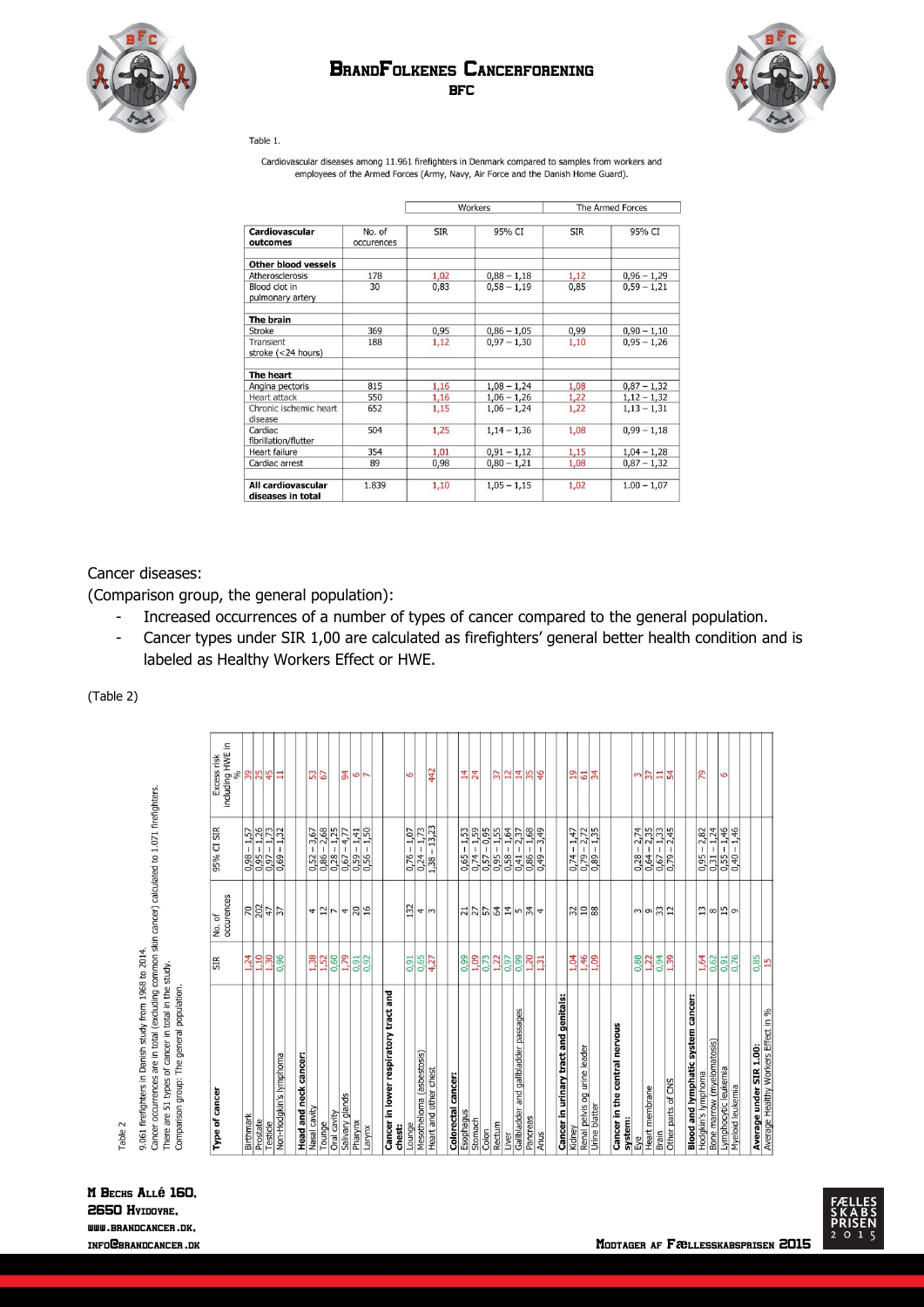#### BrandFolkenes Cancerforening BFC





### (Comparison group, workers):

9.061 firefighters in Danish study from 1968 to 2014.

- Increased occurrences of types of cancer compared to samples of workers. (Table 3)

### (Comparison group, the Armed Forces):

- Increased occurrences of types of cancer compared to samples of the armed Forces. (Table 4)

Table 3

Table 4

9.061 firefighters in Danish study from 1968 to 2014. Cancer occurrences are in total (excluding common skin cancer) calculated to 1.071 firefighters.<br>There are 51 types of cancer in total in the study.

Cancer occurrences are in total (excluding common skin cancer) calculated to 1.071 firefighters.<br>There are 51 types of cancer in total in the study. Comparison group: Samples of workers.

| <b>Type of cancer</b>                 | <b>SIR</b> | No. of<br>occurences | 95% CI SIR     | <b>Excess risk</b><br>including HWE in<br>$\%$ |
|---------------------------------------|------------|----------------------|----------------|------------------------------------------------|
| <b>Birthmark</b>                      | 1,28       | 70                   | $1,01 - 1,61$  | 28                                             |
| Prostate                              | 1,15       | 202                  | $1,00 - 1,32$  | 15                                             |
| Testicle                              | 1,04       | 47                   | $0,79 - 1,39$  | $\overline{4}$                                 |
| Non-Hodgkin's lymphoma                | 0,97       | 37                   | $0,70 - 1,33$  |                                                |
|                                       |            |                      |                |                                                |
| <b>Head and neck cancer:</b>          |            |                      |                |                                                |
| Nasal cavity                          | 1,27       | $\overline{4}$       | $0,48 - 3,39$  | 27                                             |
| Tounge                                | 1,62       | 12                   | $0,92 - 2,85$  | 62                                             |
| Oral cavity                           | 0,57       | 7                    | $0,27 - 1,19$  |                                                |
| Salivary glands                       | 1,90       | $\overline{4}$       | $0,71 - 5,07$  | 90                                             |
| Pharynx                               | 0,94       | 20                   | $0,60 - 1,45$  |                                                |
| Larynx                                | 0,92       | 16                   | $0.57 - 1.51$  |                                                |
| Cancer in lower respiratory tract and |            |                      |                |                                                |
| chest:                                |            |                      |                |                                                |
| Lounge                                | 0,95       | 132                  | $0,80 - 1,13$  |                                                |
| Mesothelioma (asbestosis)             | 0,68       | $\overline{4}$       | $0,26 - 1,82$  |                                                |
| Heart and other chest                 | 3,61       | 3                    | $1,17 - 11,20$ | 361                                            |
| <b>Colorectal cancer:</b>             |            |                      |                |                                                |
| Esophagus                             | 1,05       | 21                   | $0,68 - 1,61$  | 5                                              |
| Stomach                               | 1,12       | 27                   | $0.77 - 1.63$  | 12                                             |
| Colon                                 | 0.77       | 57                   | $0,59 - 0,99$  |                                                |
| Rectum                                | 1,24       | 64                   | $0,97 - 1,58$  | 24                                             |
| Liver                                 | 0,98       | 14                   | $0.58 - 1.65$  |                                                |
| Gallbladder and gallbladder passages  | 1.04       | 5                    | $0,43 - 2,50$  | $\overline{4}$                                 |
| Pancreas                              | 1,27       | 34                   | $0,91 - 1,78$  | 27                                             |
| Anus                                  | 1,13       | $\overline{4}$       | $0,42 - 3,01$  | 13                                             |
|                                       |            |                      |                |                                                |
| Cancer in urinary tract and genitals: |            |                      |                |                                                |
| Kidney                                | 1,02       | 32                   | $0,72 - 1,44$  | $\overline{2}$                                 |
| Renal pelvis og urine leader          | 1,59       | 10                   | $0,85 - 2,95$  | 59                                             |
| Urine blatter                         | 1,11       | 88                   | $0.90 - 1.37$  | 11                                             |
| <b>Cancer in the central nervous</b>  |            |                      |                |                                                |
| system:                               |            |                      |                |                                                |
| Eye                                   | 0,82       | 3                    | $0,27 - 2,55$  |                                                |
| <b>Heart membrane</b>                 | 1,07       | $\overline{9}$       | $0,56 - 2,05$  | $\overline{7}$                                 |
| Brain                                 | 0,87       | 33                   | $0,62 - 1,23$  |                                                |
| Other parts of CNS                    | 1,47       | 12                   | $0,83 - 2,58$  | 47                                             |
| Blood and lymphatic system cancer:    |            |                      |                |                                                |
| Hodgkin's lymphoma                    | 1,35       | 13                   | $0,78 - 2,32$  | 35                                             |
| Bone marrow (myelomatosis)            | 0,66       | 8                    | $0,33 - 1,33$  |                                                |
| Lymphocytic leukemia                  | 0,97       | 15                   | $0,59 - 1,61$  |                                                |
| Myeloid leukemia                      | 0,73       | 9                    | $0,38 - 1,40$  |                                                |
|                                       |            |                      |                |                                                |
| Average under SIR 1.00:               | 0.76       |                      |                |                                                |

| <b>Type of cancer</b>                           | <b>SIR</b> | No. of<br>occurences | 95% CI SIR      | <b>Excess risk</b><br>including HWE in<br>$\%$ |
|-------------------------------------------------|------------|----------------------|-----------------|------------------------------------------------|
| <b>Birthmark</b>                                | 1,05       | 70                   | $0,82 - 1,33$   | 5                                              |
| Prostate                                        | 1.02       | 202                  | $0,88 - 1,17$   | $\overline{2}$                                 |
| Testicle                                        | 0.98       | 47                   | $0,73 - 1,3-$   |                                                |
| Non-Hodgkin's lymphoma                          | 0.97       | 37                   | $0.70 - 1.$     |                                                |
| <b>Head and neck cancer:</b>                    |            |                      |                 |                                                |
| Nasal cavity                                    | 1.42       | $\overline{4}$       | $0,53 - 3,76$   | 42                                             |
| Tounge                                          | 1,46       | 12                   | $0,83 - 2,57$   | 46                                             |
| Oral cavity                                     | 0,61       | 7                    | $0,29 - 1,37$   |                                                |
| Salivary glands                                 | 1,59       | $\overline{4}$       | $0,60 - 4,2-$   | 59                                             |
| Pharynx                                         | 0,87       | 20                   | $0,56 - 1,5$ -  |                                                |
| Larynx                                          | 1,01       | 16                   | $0.62 - 1.6 -$  | $\mathbf{1}$                                   |
| Cancer in lower respiratory tract and<br>chest: |            |                      |                 |                                                |
| Lounge                                          | 1,06       | 132                  | $0,90 - 1,26$   | 6                                              |
| Mesothelioma (asbestosis)                       | 0,71       | $\overline{4}$       | $0,27 - 1,89$   |                                                |
| Heart and other chest                           | 4,30       | 3                    | $1,39-13,32$    | 430                                            |
| <b>Colorectal cancer:</b>                       |            |                      |                 |                                                |
| Esophagus                                       | 1,18       | 21                   | $0,77 - 1,81$   | 18                                             |
| Stomach                                         | 1,26       | 27                   | $0,87 - 1,84$   | 26                                             |
| Colon                                           | 0,70       | 57                   | $0.54 - 0.90$   |                                                |
| Rectum                                          | 1,20       | 64                   | $0,94 - 1,53$   | 20                                             |
| Liver                                           | 1,17       | 14                   | $0,69 - 1,98$   | 17                                             |
| Gallbladder and gallbladder passages            | 1,02       | 5                    | $0,42 - 2,44$   | $\overline{2}$                                 |
| Pancreas                                        | 1,28       | 34                   | $0,92 - 1,80$   | 28                                             |
| Anus                                            | 1,12       | $\overline{4}$       | $0,42 - 2,99$   | 12                                             |
| Cancer in urinary tract and genitals:           |            |                      |                 |                                                |
| Kidney                                          | 1,04       | 32                   | $0,74 - 1,46$   | 4                                              |
| Renal pelvis og urine leader                    | 1,35       | 10                   | $0,73 - 2,51$   | 35                                             |
| Urine blatter                                   | 1,05       | 88                   | $0,86 - 1,30$   | 5                                              |
| <b>Cancer in the central nervous</b><br>system: |            |                      |                 |                                                |
| Eye                                             | 0.90       | 3                    | $0,29 - 2,78$   |                                                |
| Heart membrane                                  | 1,23       | $\overline{9}$       | $0,64 - 2,37$   | 23                                             |
| Brain                                           | 0,90       | 33                   | $0,64 - 1,26$   |                                                |
| Other parts of CNS                              | 1,31       | 12                   | $0.74 - 2.30$   | 31                                             |
| Blood and lymphatic system cancer:              |            |                      |                 |                                                |
| Hodgkin's lymphoma                              | 1,42       | 13                   | $0,82 - 2,??$   | 42                                             |
| Bone marrow (myelomatosis)                      | 0,65       | 8                    | $0,33 - ?$ , ?? |                                                |
| Lymphocytic leukemia                            | 0,88       | 15                   | $0,53 - ?$ , ?? |                                                |
| Myeloid leukemia                                | 0,83       | 9                    | $0,43 - ?$ , ?? |                                                |
| Average under SIR 1.00:                         | 0.82       |                      |                 |                                                |

Comparison group: Employees of the Armed Forces (Army, Navy, Air Force and the Danish Home Guard).

SIR= Standardized Incidence Ratio is a measure for a disease's occurrence within citizens in relation to another group of citizens like for example firefighters.

95% CI= Confidence interval which in principal means that there are 95% certainty for correct numbers, or to put in another way, a maximum of 5% risk of being wrong.

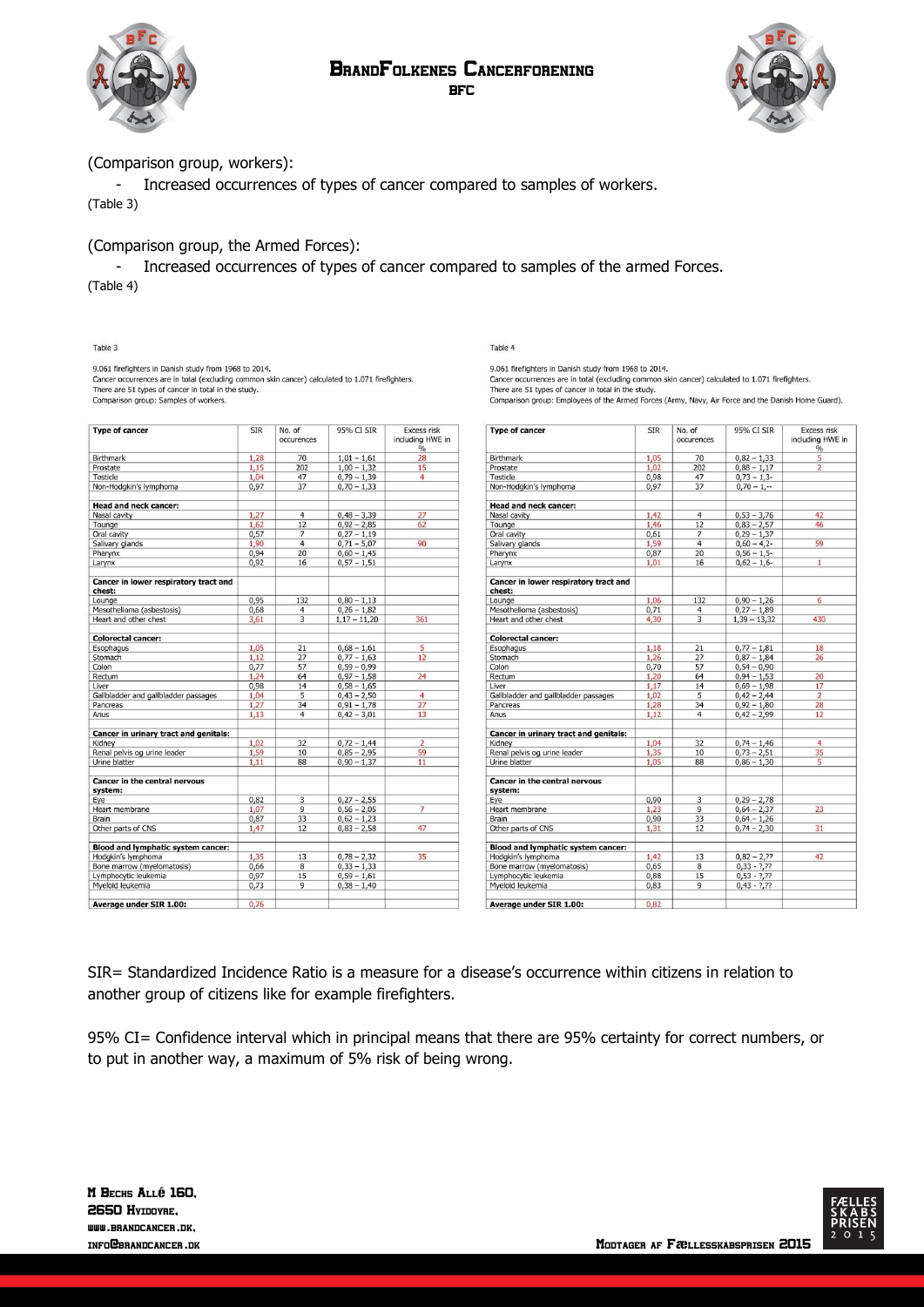



## **Conclusion:**

There are connections between the profession of being a firefighter and developing certain cardiovascular diseases and several types of cancer.

There is a severe strain of the heart is seen during smoke diving/firefighting.

There is a connection is seen between the exposure of tar substances (Pyrene and PAHs) and smoke diving/firefighting with damages on the DNA.

During controlled training at Beredsskabstyrelsen (DEMA) it appears that when using full respiratory protection properly, the user is protected against the ingestion of particles through the breath. At the time where the respiratory protection is removed after the end of smoke diving/firefighting and in areas considered safe zones the intake rises considerably.

An increased occurrence of certain heart diseases and an increase of certain types of cancers must be ascribed to the very hard work environment during smoke diving/firefighting in the form of increased body heat, changed heart rate and intake of carcinogens primarily through the skin but also via mouth and nose to the respiratory system and digestion, respectively.

### **Argumentation:**

There should no longer be any doubt that there is a correlation between Danish firefighters' work/working conditions and the long term development of types of cancer and cardiovascular diseases which calls for a presumptive legislation.

Out of 17 types of cancer a varied overrepresentation at firefighters is seen compared to the general population from 4 to 427%, 15 of them are on 10% or above. Adding a 15% HWE the numbers grow to 27 different types of cancer from 3 to 442% whereof 22 are over 10%.

It is worth noticing that common skin cancer is not included in the study but earlier numbers show 531 cases.

Internationally it is assessed that HWE is in a place from 10 to 25% and is an expression of firefighters' expected better health in relation to the general health. This, basically, better health may be due to the fact that firefighters are going through a thorough health check already before the employment and that they throughqout the employment must be in a relatively good shape.

There can be variations of cancer cases through the decades as it can be seen that it may be when looking at the form of employment, full time, part time and volunteer, but it is not a parameter that should be a decisive factor in a legislation made of presumptive legislation but more likely the function as a firefighter. The same should be applicable when it comes to cardiovascular diseases.

### Other general causal links:

There are probably also other occupational health reasons that are contributing to an increased occurrence of the above diseases.

#### Physical stress load.

A weight measure of firefighters gear shows how much firefighters are loaded with already before they are doing the actual firefighting efforts (psychical stress and strain).

(Table 5)

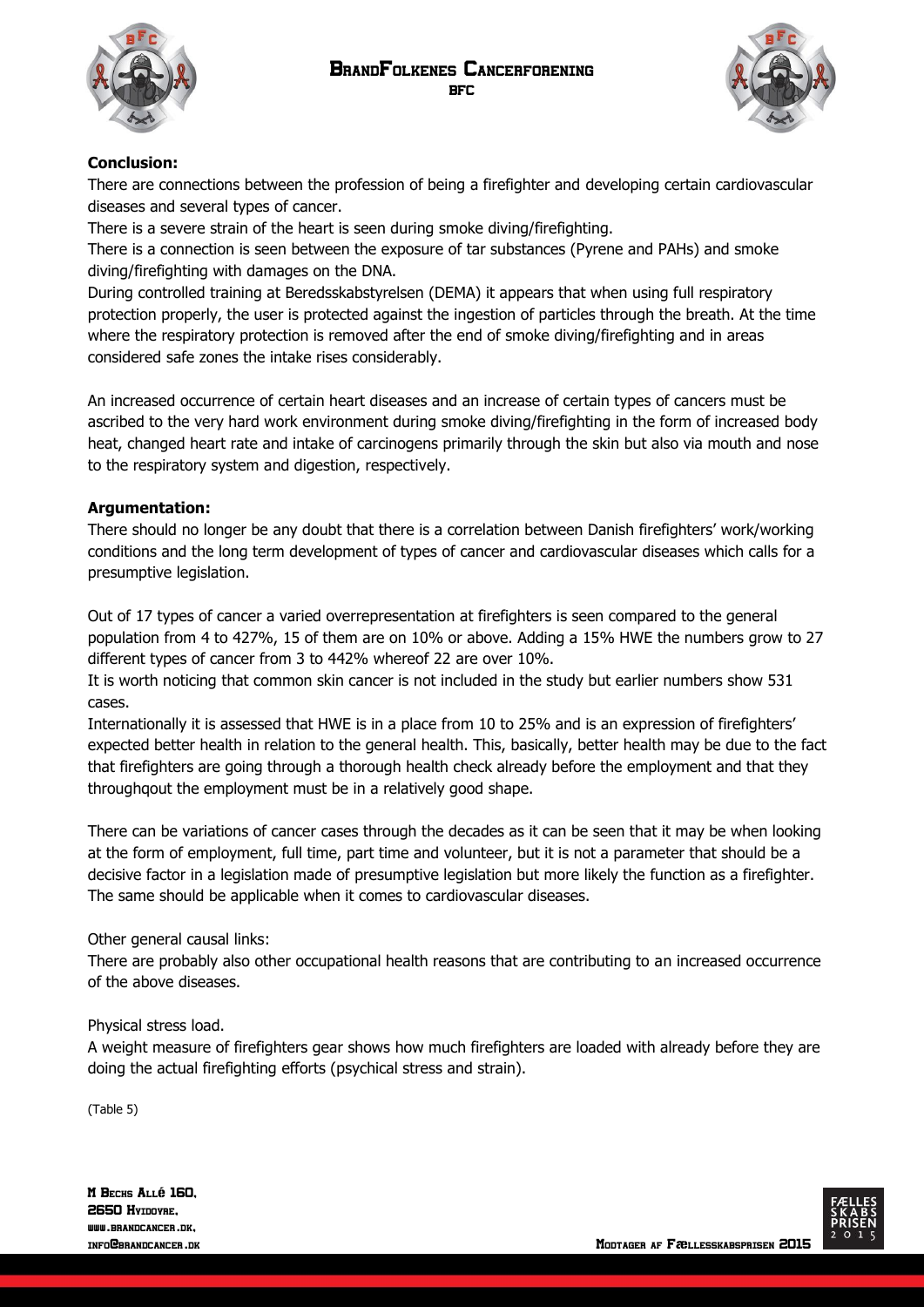



Table 5

Physical stress loads on firefighters calculated in relation to the function onboard the fire engine.

| Basic turn out gear for all firefighters | 13,2 Kilo |  |
|------------------------------------------|-----------|--|
|                                          |           |  |
| Firefighter seat number 1                | 41.9 Kilo |  |
| Firefighter number 1 all together        |           |  |

| $- -$<br>-irefighter<br>number<br>seat                         | $\mathbf{r}$<br>KIIC<br>CC |
|----------------------------------------------------------------|----------------------------|
| <b>Fire</b><br>erighter -<br>together<br>number<br>all<br>sear |                            |

| $-$<br>number<br>seat<br>nuncer                                         | 1.71<br>KIIO<br>זר |
|-------------------------------------------------------------------------|--------------------|
| $-$<br>Fir<br>aether<br>number.<br>------<br>seat<br>COC<br>ntei<br>dll |                    |

| $-$<br>.<br>number<br>seat<br>ЧО.<br>י ונכ.                        | $\cdots$<br>שוות<br>ີ |
|--------------------------------------------------------------------|-----------------------|
| $-1$<br>number<br>aether<br>$\cdots$<br>seat<br>11 ہ<br>dll<br>ЧО. |                       |

#### Interrupted circadian rhythm.

Firefighters must be standing by during 24 hours of the day and must respond to an alarm/call during the night even if the whole day and evening have been filled with tasks, work, fire incidents etc. What is special about this is that the firefighters as the nature of things do not have the ability to wake up in a calm manner when the alarm sounds which is a heavy strain for the body and the circadian rhythm of the individual is disturbed.

This interruption and strain is suspected of increasing load on the cardiovascular and for having a relation to certain types of cancer.

#### Gear, PPE, arrangement and procedures.

It is a known problem that gear that has been used in a firefighting incident for the most part are put back on the vehicle and thus over time is contributing to a contamination of the vehicle and the fire station which in almost all cases in Denmark are designed in an unsuitable way in relation to clean and dirty areas/zones as well as in many places there is a lack of, or insufficient, cleaning facilities both for gear, PPE, vehicles and facilities (shower, sauna and locker room) for the crew. In many places there is insufficient vent of the vehicles' diesel exhaust and some places vent does not exist apart from the natural ventilation when the gates are opened.

These circumstances will in total be contributing to an extra exposure.

#### Science and logic.

Three studies point in the same direction, an excess risk of cancer and cardiovascular diseases among firefighters.

The first study from 1988 by Eva Støttrup Hansen et al. studies 885 firefighters and compared them to 48.000 civil servants and officials shows types of cancer  $(0.87 - 2.20)$  and for cardiovascular  $(1.12 - 2.95)$ . The second study from Pukkala et al. 2014 the so-called Nordic study where an excess risk of cancer among Nordic firefighters, yet highest among Danish firefighters.

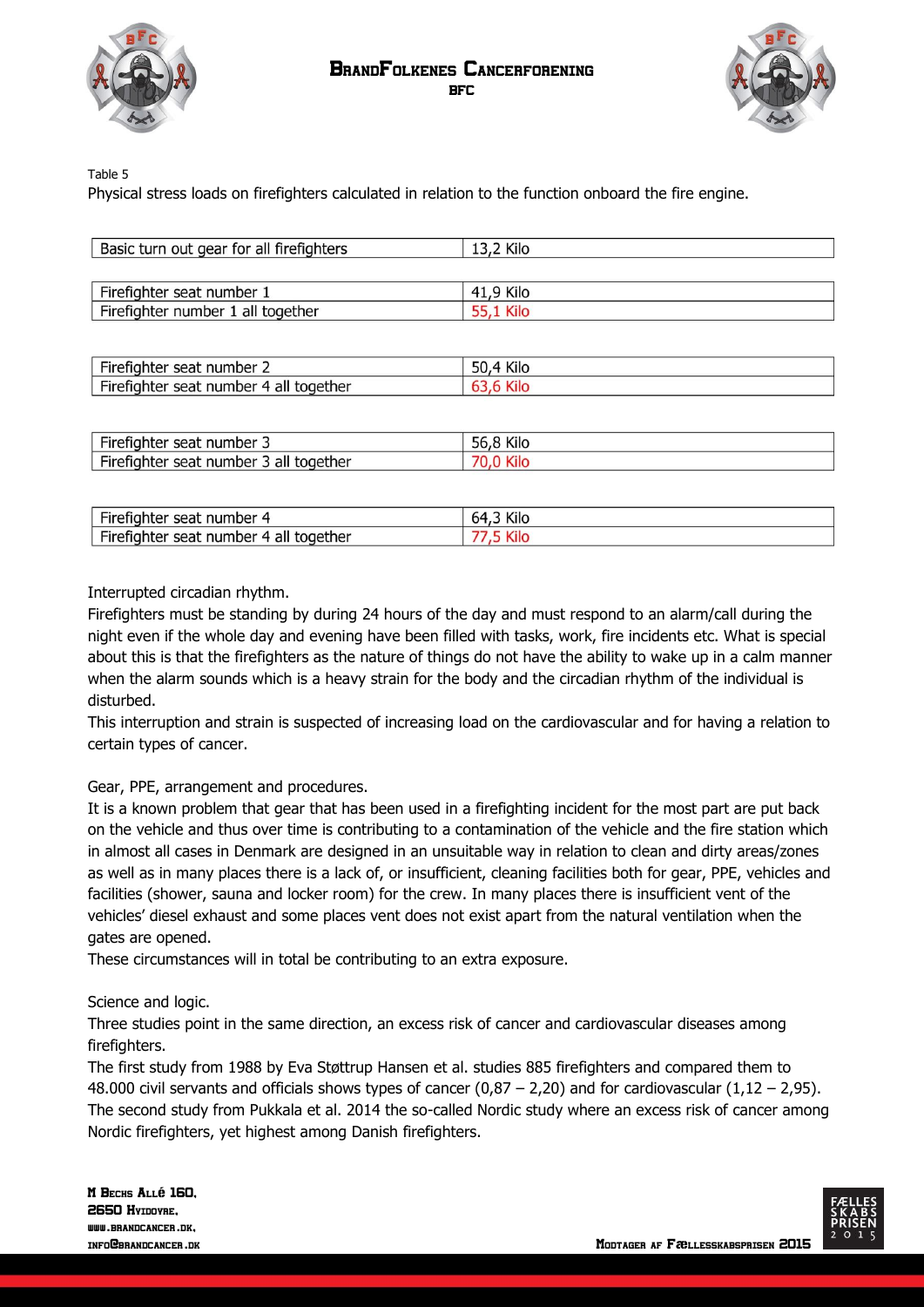BrandFolkenes Cancerforening BFC





There can be certain problems in comparing these studies in relation to the two Danish studies BIO brand (BIO fire) and EPI brand (EPI fire) from 2017 which are more thoroughly conducted.

Scientific methods and thus results are developed over time and will of course give answers to certain questions but they do of course not show everything and thus further questions arise.

As one of the leading researchers in the area Tee Guidotti says: "Science cannot answer all questions, at some point assumptions and logic need to get into play and that's exactly why the langue of the act (read: legislation that recognizes cancer as an occupational disease for firefighters) say that the benefit of the doubt should be given to the worker (read: firefighters)".

It is not possible to protect firefighters completely which underlines that certain diseases are indeed occupational and should be recognized as such.

### **Recommendations/needs for prevention and future studies:**

Need.

- A law that recognizes overrepresented cancers as occupational disease for firefighters. Internationally called "Presumptive legislation. Fair act for firefighters".
- Introducing better preventive procedures that reduce firefighters´ exposure to harmful particles and gases at the site of injury. This is about all used PPE and equipment.
- Introduction of logistics for proper handling of contaminated equipment from the site of injury.
- The introduction of procedures for the correct handling of contaminated PPE and equipment from the site of injury, the arrangement of laundry rooms in clean and unclean areas as well as safe and efficient washing and decontamination machines.
- Correct design of fire stations in clean and unclean areas.
- Introduction of direct point extraction from vehicle exhaust.
- Correct locker room and washing conditions for personal cleaning after insertion.
	- Rinse off soot sauna for sweating rinse of sweat regular finishing wash.
- Special appropriations earmarked for improvements to the above measures and equipment where it may be missing.

Future studies.

- BFC works on a digital logging system for accurate and personal documentation of all incidents and strains, both physical and mental (easy and simple to use by firefighters and ambulance professionals regardless of location and conditions). This documentation may contribute to future epidemiological and other studies. (BFC would like to receive sponsorship and help for faster development and publishing).
- A study that must identify the general public health of Danish firefighters relative to the population, thus obtaining a more accurate figure for "Healthy Workers Effect" and thus their real starting point for developing certain diseases and disorders. Internationally estimated from 10 to 25%. BFC estimates the general health status of Danish firefighters to be 15% better than the average population.

Such a study could formally be carried out by the Statens Institut for Folkesundhed (National Institute of Public Health).

- Studies of toxicity from different types of fires in Denmark through the collection of material from fires. Analysis and mapping of causes of fire spread. Measurement and analysis of toxicity from specific materials that are essential for fire and spread.